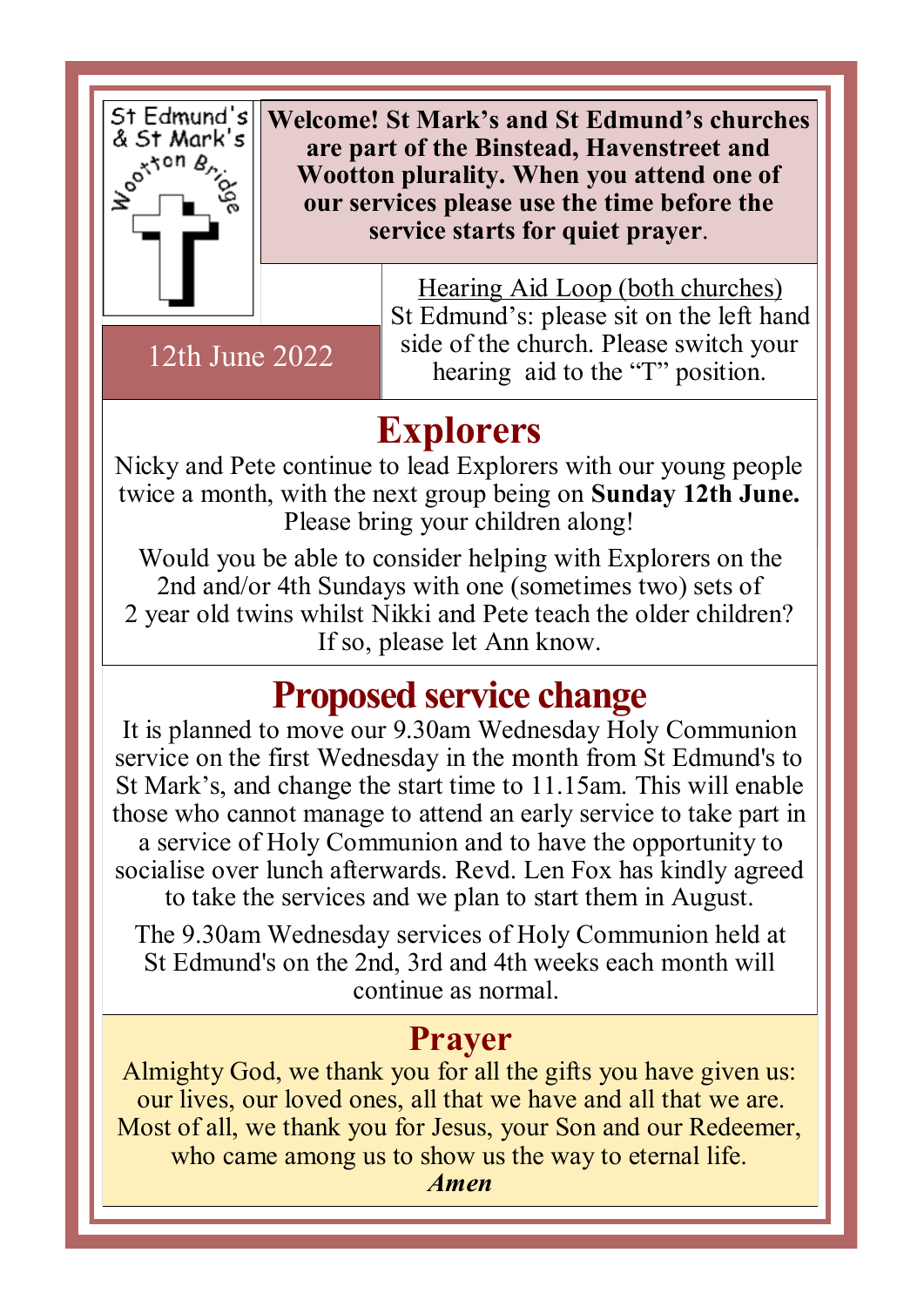#### **THIS WEEK'S READINGS** Trinity Sunday Proverbs 8.1-4, 22-31; Romans 5.1-5; John 16.12-15 Wednesday, 15th June 9.30am at St Edmund's 2 Kings 2.1, 6-14 (OT p.343)

Sunday, 19th June First Sunday after Trinity

*Either* 1 Kings 19.1-4, [5-7] 8-15a *or* Isaiah 65.1-9; Galatians 3.23-end; Luke 8.26-39

#### **PLEASE PRAY FOR…**

**…** Bishop Jonathan, Asst.Bishop Rob, Rev Allie Kerr, God's mission and our ministry in Wootton, The Island School and Street Pastors

*…those who are sick or in any kind of need:* Margaret H, Geoff, Susan and David, Mike C, Our Arab Christian brothers and sisters in North Korea and the Middle East, Little Lions families, children of our church and parish, and all on our Luke 11 Line

…those who are in Our Year's Mind: 12<sup>th</sup> Harry Cheek, 13<sup>th</sup> Mabel Jolliffe, 15<sup>th</sup> Sybil Law

*If you would like a name to be added to the prayer list (with the consent of the person named) please let Helen Davison know. Names will remain on the list for an initial period of 4 weeks. Please inform Helen if you wish a name to be included after this time, or when prayers have been answered or are no longer needed. Names in our 'Year's Mind' will be published for three years and then removed unless otherwise requested. Thank you.*

## **Isle of Wight Foodbank**

Collection boxes are available in both Churches for food etc. Financial donations are also much appreciated.

## **Archbishop's prayer for Ukraine**

God of peace and justice, we pray for the people of Ukraine today. We pray for peace and the laying down of weapons. We pray for all those who fear for tomorrow, that your Spirit of comfort would draw near to them. We pray for those with power over war or peace, for wisdom, discernment and compassion to guide their decisions. Above all, we pray for all your precious children, at risk and in fear, that you would hold and protect them. We pray in the name of Jesus, the Prince of Peace. *Amen.*



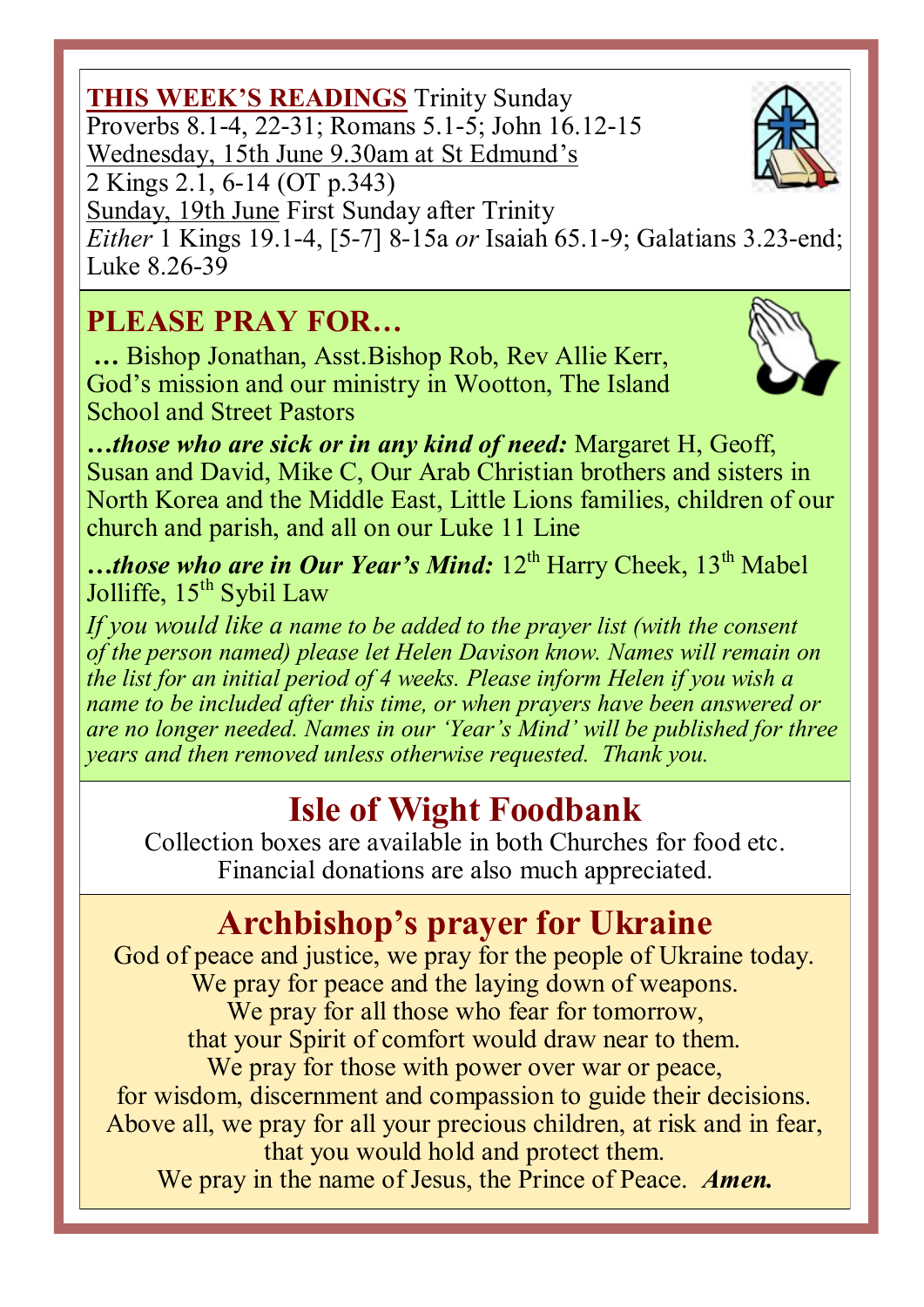#### **GENERAL INFORMATION:**

### **Useful Resources**

The free 'Daily Hope' phone number is still available for hymns, reflections and prayers on 088 804 8044 and details of services being streamed can be found here: https://www.portsmouthcathedral.org.uk/

### **MBBBG**

The next Mark's Brothers' Bacon Butty Group will take place at 10am in the Coffee Lounge on **Tuesday 14th June.** You are invited to come along for a coffee even if you're not a fan of bacon!

## **The Big Mac Talks** *(A meaty Bible study)*

David McCulloch will continue to give a talk after Morning Worship on the 3rd Sunday of each month at St Mark's Church, so please come along on **19th June** to find out more! All are welcome.

### **The Bridge**

The next session of Bridge-folding will be held in the Coffee Lounge at 2pm on **Friday 24th June.** Please come along and join us!

### **Coffee Morning**

The coffee mornings are restarting! The next one will start at 10am on **Tuesday 28th June** in St Mark's Coffee Lounge. Why not come along and bring a friend—booking is not required. If you need a lift, please can you get in touch with Ann.

### **Lionheart Festival on the Isle of Wight**

A new Christian Festival of Worship with guest speakers and artists, fun, prayer, creative activities, camping, relaxing, laughter and worship. From **July 15th to 17th**, at the County Showground. Volunteers are needed to assist. Tickets and more information from: https://lionheartfestival.co.uk/

#### **Request for information relating to Royal events**

Don't forget to let Doreen know if you have mementoes or memories of the coronation, Julilees, other Royal events, or any interesting encounter that you may have had! Thank you.